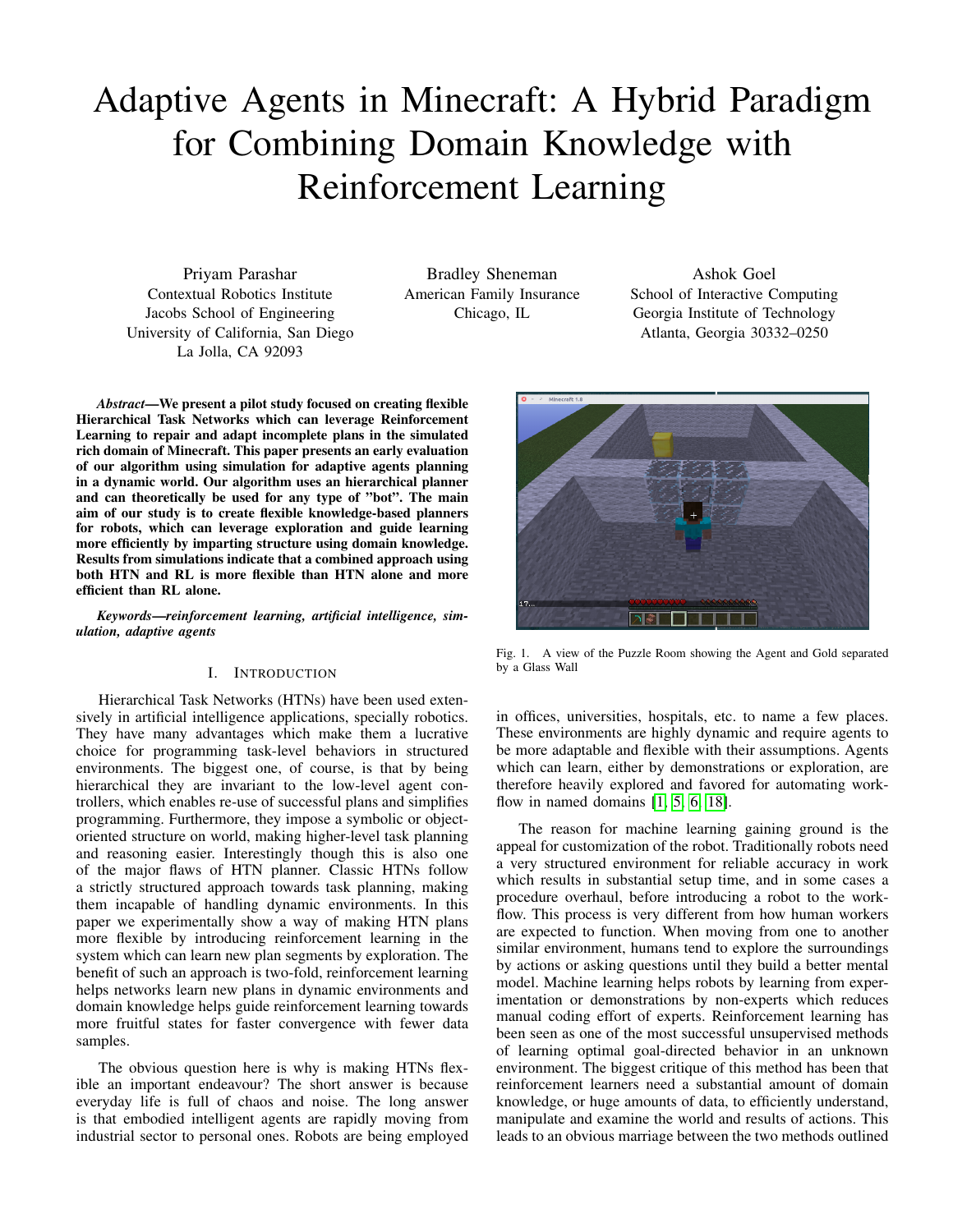above.

In this paper, we have built an artificially intelligent agent capable of higher-level reasoning and borrowing knowledge from known problems to solve new ones by employing a guided reinforcement learner. We borrow our intuition from the key concept of *scaffolding* in cognitive science. Scaffolding, in its oldest definition[\[4\]](#page-5-3), means to highlight the actions of master or the learner which contribute more to the success of a task. In our experiments, our agent is asked to plan course of actions for achieving a certain goal in some scenario. The agent has some prior knowledge of solving a similar problem in a different situation. Our algorithm basically compares the new situation to the most similar known problem, and uses the differences along with domain knowledge from its knowledge base to guide exploration of the reinforcement learner by providing rewards or discounts for fruitful actions. As of right now we are providing the most similar known problem manually to the system, leaving the rest of the reasoning up-to the algorithm.

We are exploring two key concepts here. The main hypothesis is that we can use the domain-knowledge stored in HTN to help guide RL better and speed up its learning curve. The other hypothesis concerns focusing of attention at the right level of detail. HTNs by definition are hierarchical and we hypothesize that this information can help in further focusing attention on the right actions to better explore the environment. We elaborate this point in more detail in the approach section. We would like to point out here that implementing this algorithm on real embodied agents would have required substantial effort in implementing accurate perception, manipulation, etc. While our focus in this paper is to verify our approach and methods first, before adding other unstable components to the pipeline. We have therefore used simulation in this paper for verifying our concept and evaluating the algorithm.

#### II. LITERATURE REVIEW

Hierarchical Task Networks have been extensively explored in the AI research community in the last few decades, owing to its expressivity[\[29\]](#page-6-1), speed and efficiency in complex domains, and invariance to lower-level mechanics of execution [\[9,](#page-5-4) [20,](#page-6-2) [21\]](#page-6-3). Specifically, HTNs have been popular in robotics due to its ability to re-use plans[\[30\]](#page-6-4) and accurate task planning in structured domains [\[15\]](#page-6-5). Given the complexity of realworld scenarios, the symbolic abstractions used by HTNs can measurably speed up the planning time[\[30\]](#page-6-4). Apart from manipulators, HTNs have been successfully used in improving navigation strategies for mobile robots by reasoning on future actions of the robot[\[3\]](#page-5-5). HTNs are also discussed in humanrobot interaction community, specially human-guided learning. Humans tend to think of tasks in a naturally hierarchical way, and HTNs have been seen as a fitting format to learn these representations[\[17\]](#page-6-6).

Reinforcement Learning (RL) [\[25\]](#page-6-7) is a well known machine learning technique for training appropriate agent behavior using the concept of rewards. The technique is influenced by concepts from psychology where subjects, especially young children, are rewarded for appropriate behavior and penalized for inappropriate actions to help them learn the norms of culture and society [\[2,](#page-5-6) [23\]](#page-6-8). In machine learning, this technique is used to provide appropriate reward to the agent depending upon consequences of its actions. This helps the agent learn the correct actions to be taken in different conditions or *states*, as an indirect way of learning the correct cost function associated with the environment and the task. Recently, learning gameplaying policies using only visual cues has gained much traction in the community due to its obvious benefits in an unstructured domain[\[16\]](#page-6-9).

Reinforcement Learning has also seen an increased interest from the robotics community in the last decade. Especially it has been observed that model-based versions of RL seem to do exceptionally well in robotics[\[13\]](#page-6-10). Trying to merge together new knowledge with known knowledge-base is not a new endeavour and has been extensively explored in literature. Cognitive scientists recognize that rules coded using higherlevel knowledge can help guide lower-level actions for better skill acquisition[\[24\]](#page-6-11). In the field of AI, Murdock and Goel [\[19\]](#page-6-12) used model-based reasoning to localize and guide RL, while Ulam et al [\[28\]](#page-6-13) propose fusing RL with domain-knowledge in video games to improve training efficiency. Other authors have modified a flavor of HTN to calculate and update beliefs of success for different methods, and improve re-planning by focusing on the more successful plans[\[10,](#page-5-7) [14\]](#page-6-14). Hogg and Nejati propose algorithms to create HTNs in a way such that nondeterminism is baked-into the methods by first observing task demonstrations[\[11,](#page-5-8) [22\]](#page-6-15). Minecraft platform itself is a very new phenomenon in aiding and exploring different learning methods in the community and [\[26\]](#page-6-16) is an important recent paper relevant to our mission, highlighting the versatility and ease of use of the platform.

## III. APPROACH

## <span id="page-1-0"></span>*A. Hierarchical Task Networks*

Hierarchical Task Networks (HTNs) [\[8,](#page-5-9) [9\]](#page-5-4) are one of the more classic approaches used in the world of planning, especially robotics. HTNs represent the environment in terms of a dictionary of symbolic state variables and plans. This includes a library of *primitive actions* and *methods*. A primitive action is the smallest unit of plan decomposition. A method is a composite action made up of one or more ordered primitive actions or methods. It comprises of two main attributes: *preconditions* and *effects*. Pre-conditions are a set of environment conditions conditioned on state variables which must be true for a method to be executed. Effects are changes that the method, if executed, would have on the environment variables. Depending upon the goal and the state of the environment HTNs string together these methods to build a complete plan.

In the current context, the HTN uses atomic actions like "move forward", "turn left/right" and "break block in focus". For all experiments in this paper the end-goal of the agent remains same, which is to acquire the gold block.

## *B. Reinforcement Learning: Q-learning*

We have implemented a tabular form of Q-learning for our reinforcement learning purposes in this paper, using the following update formula. s denotes a state from the table,  $a$  denotes the action taken in state  $s$ ,  $s'$  symbolizes the next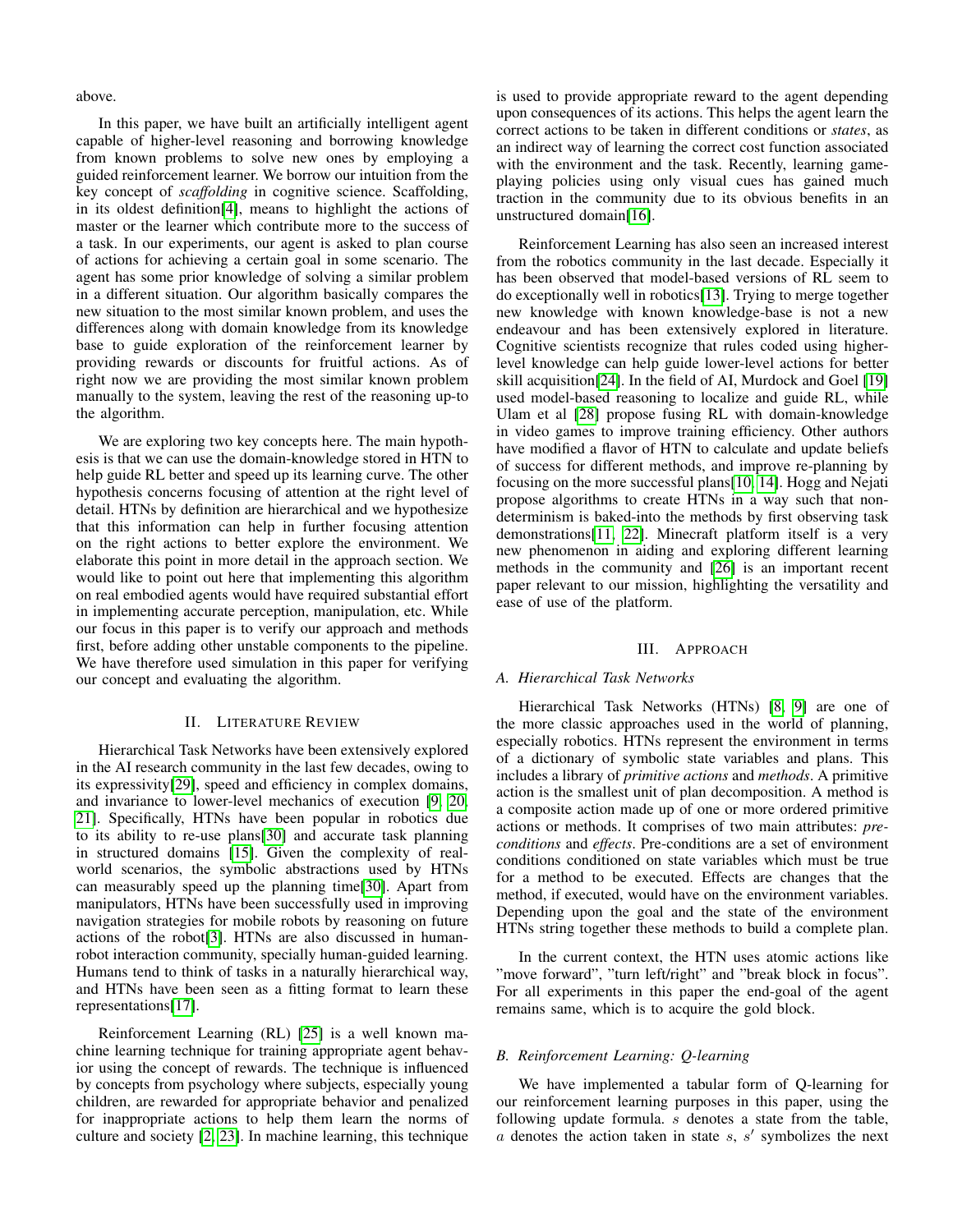

<span id="page-2-0"></span>Fig. 2. System Architecture

state once action a is executed and  $R(s, a)$  is the reward agent received after executing action a while in state s.

$$
Q(s, a) = Q(s, a) + \alpha * (R(s, a) +
$$
  

$$
\gamma * \arg \max_{a} Q(s', a') - Q(s, a))
$$
 (1)

The states of the table vary depending upon whether the qlearner is using domain-knowledge or not. World of Minecraft is grid-based and the pure q-learner states consist of the 9 blocks right in front of the agent including the ground blocks, what the agent is staring at, what is the agent holding in its hand and agent's pitch state, i.e. angle at which the agent is staring. For the combination learner, we have also provided states with a count of relevant items within a 5x5 grid around the agent. We have used  $\epsilon$ -greedy selection strategy, with an exponentially decaying  $\epsilon$ . After some calibration, our implementation uses a starter  $\epsilon$  of 0.4 with a decay rate of 0.95 over 1000 iterations, a learning rate,  $\alpha$ , of 0.55 and a  $\gamma$ of 0.75. In addition, the Q-values were normalized so as to sum to 50. The  $\epsilon$  decays as per the following formula, where decay\_steps is 100 in our implementation:

$$
\mathit{new}_\epsilon = \mathit{starter}_\epsilon * \texttt{decay\_rate}^\frac{\textit{iteration\_step}}{\texttt{decay\_steps}}
$$

## *C. Architecture*

The architecture, Figure [2,](#page-2-0) is divided into three major components: Environment Interface, Reasoning AI and a Meta-Reasoner. This three-layered architecture is similar to traditional AI architectures for metareasoning [\[7,](#page-5-10) [12\]](#page-5-11). The environment interface consists of the actual game engine and API, where agent takes actions and uses sensors to perceive surroundings. The simulation is achieved using the rich world of Minecraft with the help of Malmo Platform<sup>[1](#page-2-1)</sup>. The reasoning AI is the actual planner (HTN in our case) that communicates directly with the environment and reasons on environment state and agent-specific variables to build and execute a plan. We have used a stripped down python version of SHOP [\[21\]](#page-6-3) called  $PyHop<sup>2</sup>$  $PyHop<sup>2</sup>$  $PyHop<sup>2</sup>$  in our implementation. The meta-reasoner is the

third hidden component which communicates with the AI and keeps track of internal processes responsible for planning and execution with the help of internal meta-data like error flags and execution trace of planning process. This part emulates the process of debugging run-time error using meta-information as well as deploying a solution just like human developers. The solution, in our implementation, is the Learner module which uses the information provided by meta-reasoner to setup rewards for appropriate states for Q-learning.

## *D. Algorithm*

As noted above in sub-section [III-A,](#page-1-0) the agent is continually processing current world state with method pre-conditions (within the Reasoning component) before en-queueing any action execution. In a dynamic world, this is where the first break happens. The reality is different from the expected. This raises an error flag followed by compilation of an error message, including level of mismatch, rest of the plan and name of mismatched method. This information is dispatched to the Meta-reasoner, which uses it to grab the pre-conditions of methods queued after the mismatched method in the plan. These states are used as intermediate states or goals for the learner, intuition being that if the learner can find a way to these states the planner can re-use the coded methods to achieve the goal. Moreover, the Meta-reasoner forms a

<span id="page-2-3"></span>

Fig. 3. A view of the compared rooms

<span id="page-2-1"></span><sup>1</sup>https://github.com/Microsoft/malmo

<span id="page-2-2"></span><sup>2</sup>https://bitbucket.org/dananau/pyhop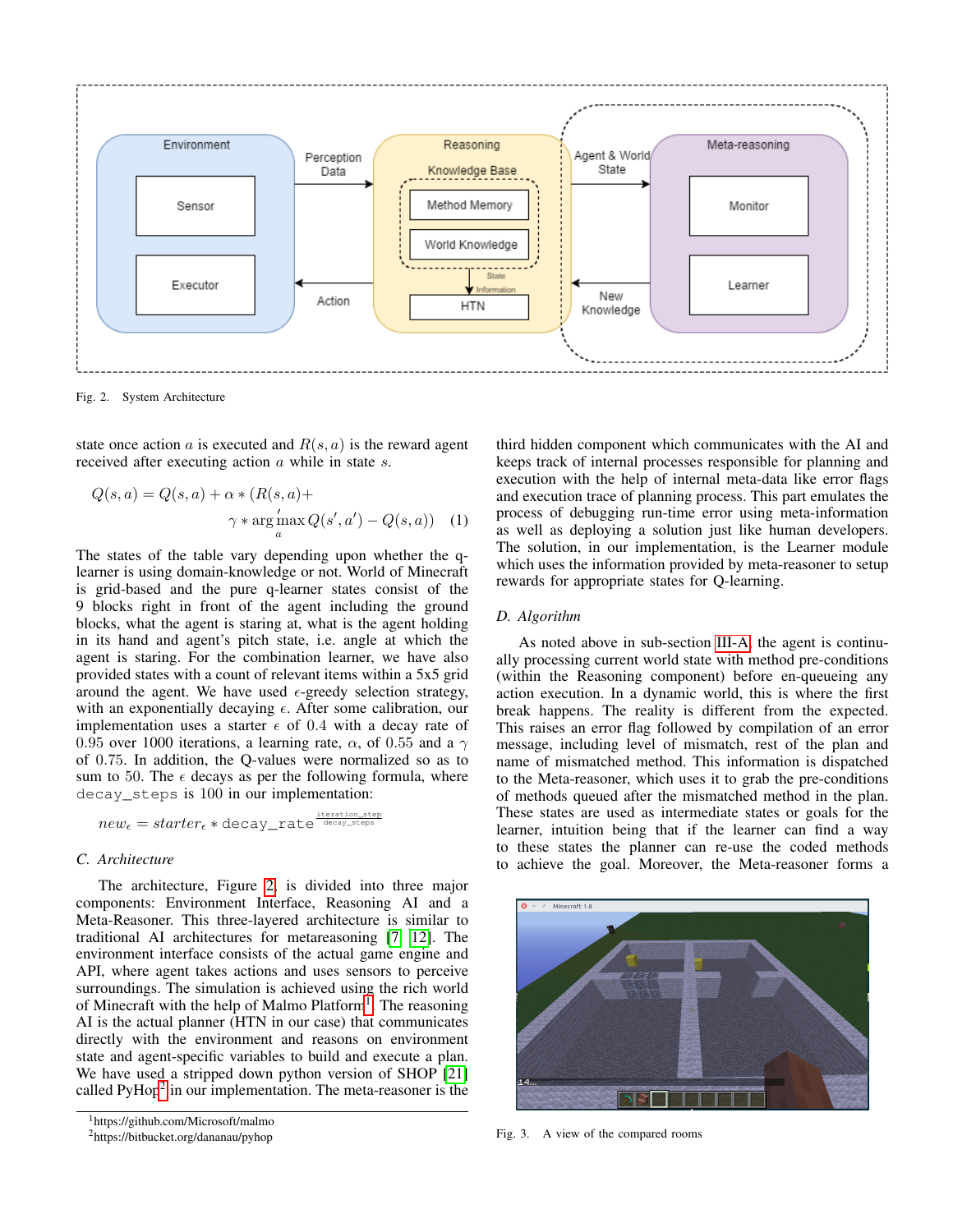comparison of current scenario to the nearest known scenario encountered in the past which it knows the solution to (Figure [3\)](#page-2-3).

This comparison helps in creating a secondary level of rewards which is endowed on those actions which make this scenario more like the one already known and solved. A third layer of discounts is formed by looking at or being near *relevant items*. These relevant items are defined by the differences between current and compared scenario and the knowledge base. Any action which leads the agent in direct line of sight of relevant items or brings the agent near relevant items is discounted by some amount. We are discounting the cost, i.e. such a fruitful action costs -0.5 as compared to -1 of normal action, and not rewarding it because we still want the agent to maximize overall reward with minimum number of actions. An example of fruitful action can be seen in Figure [4.](#page-3-0) Once the q-values are converged above a threshold or once the agent achieves the goal more than a threshold number of times, this learned policy is then added to the method library with the mismatched set of state variables as its pre-conditions.

Let us further clarify with the help of an example. Figure [9](#page-6-17) is an example of a plan proposed by the HTN for a scenario where the agent needs to break the wall before acquiring the gold block. During run-time though, the agent realizes that the scenario is modified and the plan breaks down while processing break\_the\_wall method. This raises an error flag and a stack-trace is generated describing the breakage point and the reason for breakage. Using these messages, the meta-reasoner deduces that the pre-conditions for break\_the\_wall method were not satisfied. It then looks ahead and grabs the pre-conditions of methods queued after the named method. Meta-reasoner then uses these grabbed pre-conditions to generate reward states for the agent and deploys the RL module which explores the simulated world to learn a new method to bridge the broken plan.

# IV. EXPERIMENTAL SETUP

Our experimental setup borrows from the classic "room solving" puzzle games which required the player to solve a level by acquiring gold or reaching the exit door by overcoming certain obstacles. For our experiment we created three similar puzzles with varying levels of complexity. We have kept things relatively simple in our puzzle rooms in order to

<span id="page-3-0"></span>

Fig. 4. An example of a fruitful action where the agent is directly staring at the Glass wall

verify our concept rather than robustness of the system. As in the classic puzzles, in this experiment the room is considered solved when the agent successfully acquires the gold block.

Looking at the decomposition of break\_the\_wall method more carefully in figure [9,](#page-6-17) we can see that not only does this method have pre-conditions specific to execution conditions (for example, do not trigger until agent is right next to the wall) but it also has some *inventory* pre-conditions which require the presence of certain tools for successful action execution. There could be two scenarios here, either that the agent was not able to successfully navigate to the wall, say because of a ditch, or the agent did not have the required tools to successfully execute the method. These two problems require two completely different solutions. While the first scenario might require learning of a whole new method to traverse a ditch, the other only requires playing with different tools to find a valid substitute. This is where the hierarchical nature of HTNs helps guide the learner towards right nature of solution. Depending upon whether the breakage was due to new environmental conditions or agent's limited experience with different artifacts, the Meta-reasoner deploys different kinds of solutions to repair the knowledge-base of the planner.

We thus created two different classes of experimental scenarios to test the hierarchical nature of learning from our system. One class tests the adaptability of methods, by rendering an inventory-listed tool unavailable to the user forcing the agent to improvise by learning a new tool on the fly. The other class operates on problems one level above, changing the world state such that none of the stored methods match the current state, rendering a stored method invalid for our scenario. The agent is then instructed to explore the world and learn an alternate method to achieve its immediate goal.

## *A. Adapting a Known Method*

Using our wall-in-the-room setup, we placed the agent and the gold block on opposite sides of this stone wall. We first wrote a plan in which agent uses an "iron axe" tool to first break the wall to access the gold block. To introduce the agent to a new situation, we changed agent's inventory to have a "wood axe" and "steel axe" instead. Thus everything else remains the same except that the agent now has different tools than the one planned for.

## *B. Learning a New Method*

We created an environment that was new for the agent but similar to a known scenario stored in HTN memory. We used a simple empty-pair-of-rooms plan to solve a Puzzle Room with a wall in the moddle, as can be seen in Figure [1.](#page-0-0) We want to test if the agent can learn the full method from scratch.

# *C. Combination Learner Versus End-to-End Learner*

Finally, we want to compare the efficiency of such an architecture versus one which can not reason about the failure of a plan and decides to employ an end-to-end learner which learns a complete plan from breakage point to the final goal. For this we create a new pipeline and run it on the same wallin-the-room scenario. Instead of reasoning about information gap and learning a bridging method, this pipeline follows a brute learning policy by employing a learner which learns a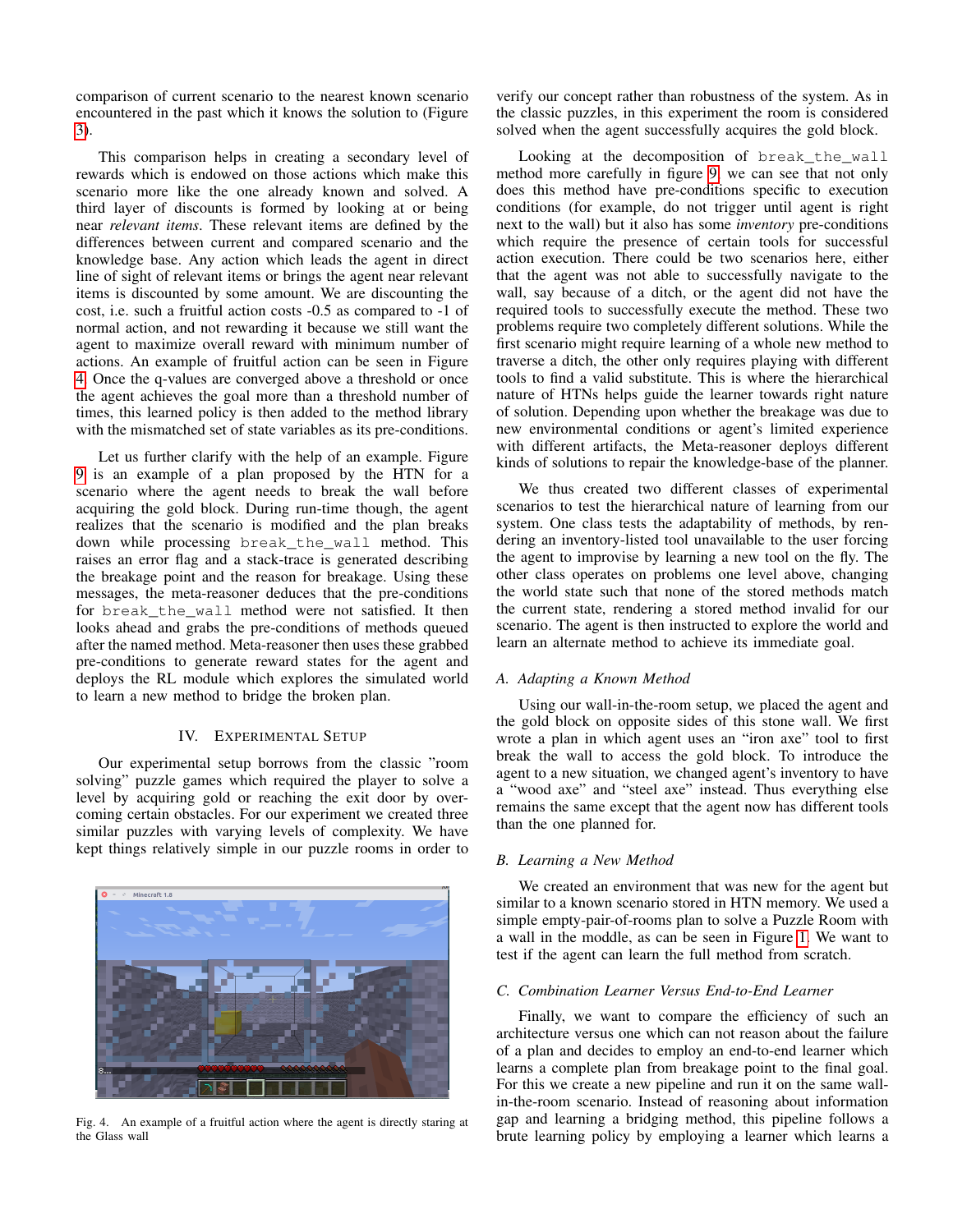completely new method from point of failure with its goal as gold block acquisition. We then compare the training time and resultant accuracy between this brute end-to-end learner pipeline with our results from our architecture.

**Require:**  $s_a$ : State of the Agent,  $s_w$ : State of the World,  $method_t$ : Current method to be executed, htn\_plan

```
1: procedure PLANNER()
2: while method_t \neq \emptyset do
3: let PC = EXTRACTPRECONDITION(method<sub>t</sub>)4: if s_w = PC then
5: \qquad \qquad EXECUTE(method<sub>t</sub>)
6: UPDATESTATE(s_w)7: \text{method}_t \leftarrow \text{NextMETHOD}(\text{HTNPlan}, t+1)8: else
9: new_method ← METAAI(s_w, s_a, htn_plan,
   method_t10: ADDNEWMETHOD(htn_plan, new_method)
11: end if
12: end while
13: end procedure
```
Fig. 5. Central Planning and Execution Algorithm

**Require:**  $s_a$ ,  $s_w$ , htn\_plan, method<sub>t</sub>

- 1: procedure METAAI()
- 2: error\_level  $\leftarrow$ FINDERRORLEVEL(htn\_plan.error\_msgs)
- 3: if error level = PreconditionMismatch then
- 4:  $\qquad \qquad \text{actions} \leftarrow$ EXTRACTALLACTIONS(htn\_plan.library) 5: intermediate states ←

EXTRACTPRECONDITIONS(All methods in htn plan queued after  $method_t$ )

```
6: R(s) \leftarrow SETUPREWARDS(intermediate_states)
```

```
7: INITIALIZE(QLearner, s_w, R(s), actions)
```

```
8: QLEARNER.ADDSTATEVARIABLE(
```

```
relevant_item_count)
```

```
9: LAUNCH(QLearner)
```

```
10: else if error level = InventoryMismatch then
```

```
11: relevant actions ←
```

```
EXTRACTINVENTORYACTIONS(htn_plan.library)
12: intermediate state ←
```

```
EFFECTOFMETHOD(method_t)
```

```
13: R(s) \leftarrow SETUPREWARDS(intermediate_state)
```

```
14: INITIALIZE(QLearner, s_w, R(s), relevant actions)
```

```
15: LAUNCH(QLearner)
```

```
16: end if
```

```
17: end procedure
```

```
Fig. 6. Meta-reasoner Algorithm
```
# V. OBSERVATIONS, RESULTS AND DISCUSSION

Figure [7](#page-4-0) shows the comparison between end-to-end learner and our combination learner for the two different method learning scenarios. We would like to point out an interesting observation here, when we compared HTN enriched RL agent with pure RL agent, the pure RL agent resulted in zero percentage of success in completing the mission over 1000 iterations. Our theory is that the proposed scenario was a little too complicated for a simple algorithm like zero-order



<span id="page-4-0"></span>Fig. 7. Comparing action Q-values for different approaches

tabular Q-learning to formulate. The solution required three different actions strung in a row together without missing a beat, which was hard for a no-memory technique to make tractable. Therefore, the results that we show are contrasting between pure RL enriched with room comparison rewards and HTN enriched RL with room comparison as well as fruitful action discounts.

As readers can see in Figure [7,](#page-4-0) the Q-values for pure reinforcement learning approach first take a dip before gaining value. This is due to the agent's repeatedly wrong or unfruitful actions which further decrease its confidence in actions. The topmost plot shows a considerable amount of spikes and jumping around for the Q-values, this is because the  $\epsilon$  for our action-selection strategy is still pretty high with a lowest value of 0.25. This leads to execution of random actions by the agent, but since our environment's solution relying on a strictly sequential series of actions even one wrong random action can lead the agent down a rabbit-hole with no gains. The most important results can be seen in the second subplot in the figure, where our combination learner performs significantly better than the pure reinforcement learner. We have used an averaged plot of Q-values here to account for randomness introduced by moderately high  $\epsilon$  value and to display the comparison more clearly.

Our results are very much in line with the findings of Ulam et al[\[27,](#page-6-18) [28\]](#page-6-13) where they saw a considerable speed-up of learning process by providing it with internal model and knowledge about the game world. However, our algorithm goes a step beyond the reactive nature of learning described in the paper and outlines an automated way of mining out relevant reward information from successes of the past to promote a deliberative flavor of learning. The proposed approach is also simpler to implement as compared to [\[11\]](#page-5-8) which requires complete bottom-up construction of new plans. With memory becoming cheap and processing power available in the cloud, our approach holds merit with its quick learning curve. As can be seen in Figure [8,](#page-5-12) our agent learns to stay alive for longer quicker, in terms of number of iterations, than pure RL agent. This is important and interesting. Such an observation indicates that even if the agent is not yet proficient in solving the puzzle, it has learnt the boundaries of absolute failure. This is helpful when the sustenance of agent and prolonged exploration is key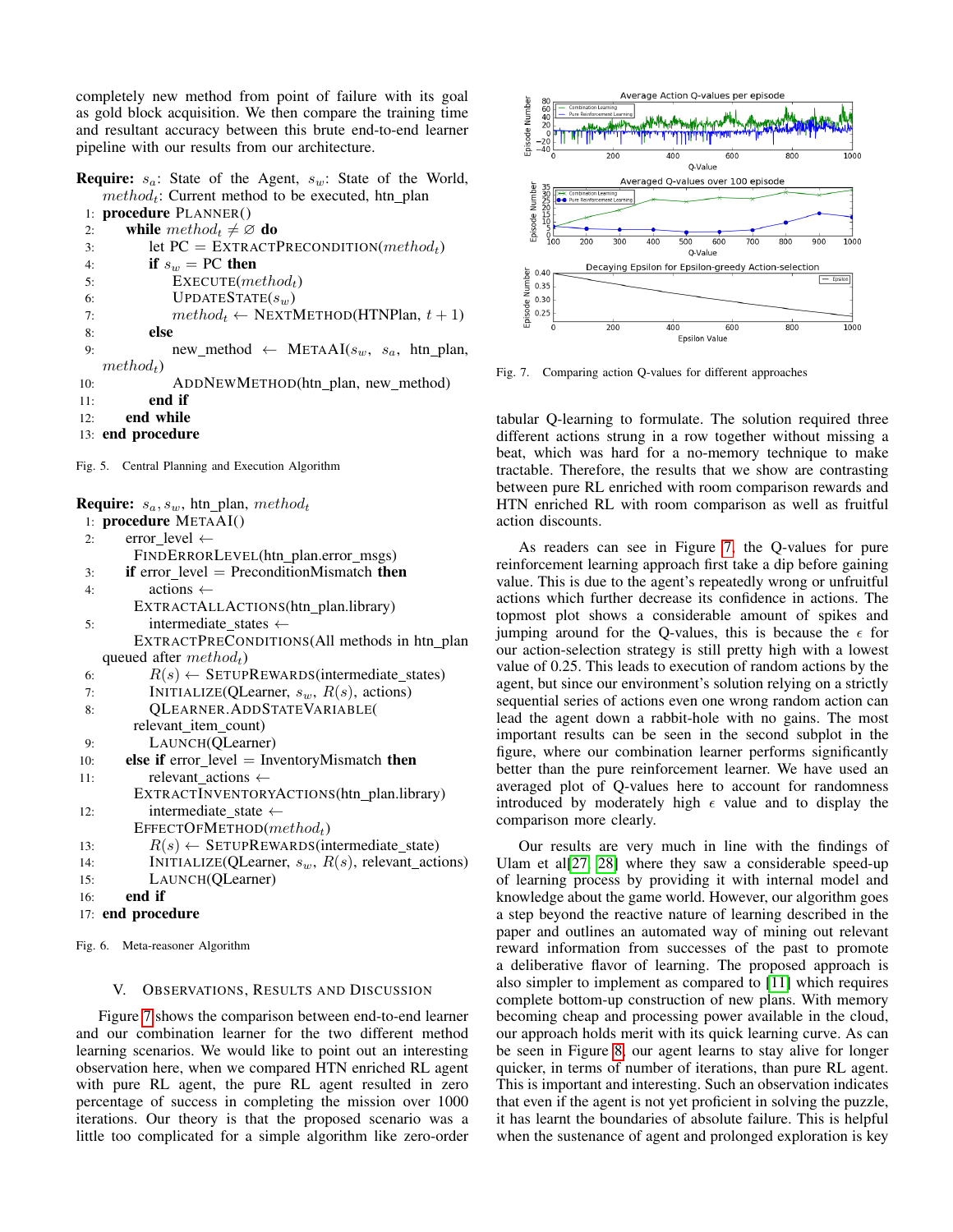

<span id="page-5-12"></span>Fig. 8. Number of Moves taken by agent per episode

to learning better solutions.

Moreover, the combination of HTN and RL ends up being more flexible than either HTN or pure RL methods. While classical HTNs are by nature inflexible, and reinforcement learning being very specific to its start and end state, this modular approach lets us re-use the small chunks of methods in any arbitrary sequence to form a plan. The observations of Tessler et al [\[26\]](#page-6-16) agree with this claim. The authors have used another hierarchical planner with an advanced flavor of reinforcement learning in their paper which helps support claims about generality of this combination of techniques.

We have not shown the result for first class of experiments since it merely involved simulating same action with different inventory items. Since we were selecting item in a randomised manner, the efficiency, in terms of speed of finding the correct item, was not a measurable evaluation criteria.

## VI. CONCLUSION

As shown in this paper, using a dedicated diagnostic system and a meta-reasoning component can measurably increase the efficiency of planning systems. This is important because this enables us to have a flexible planner capable of extending and repairing its knowledge base. Such an ability makes it easier for the industry and consumers to use adaptive agents which come with pre-built domain information, ready to work outof-the-box as well as capable of tweaking that information as per the changes specific to new environment. They can plan well for the situations already seen, and can potentially learn for new situations by exploring. This is a critical missing piece towards enabling agents to handle open-world situations. Additionally, talking from a computation perspective, the guidance that the HTN provides to machine learner helps scope the tobe-explored state-space by a big factor. Such an architecture beats end-to-end learners not only in terms of efficiency but also flexibility, since methods can be strung together in any order to accomplish different tasks.

#### VII. FUTURE WORK

Our first item of action is to evaluate this algorithm on an actual embodied agent working in real-world scenarios.

We also plan on using richer planning languages with our architecture, which not only are stronger at planning but also provide better diagnostic information of the working of a system. As we said earlier, diagnostics are the backbone of our meta-reasoning component. Rich diagnostic messages, apart from providing internal information, can also be leveraged to create templated explanations to the users to elaborate the purpose of an action. Machine learning techniques, generally, tend to absorb patterns from data in the form of mathematical policies and functions and usually can not explain the purpose or reason for learnt behavior. By such a hybrid approach, we plan to use the internal diagnostic information along with metareasoning layer to be build an interactive learner which can not only exploit exploration but also knowledge from human users to adapt to new situations.

#### **REFERENCES**

- <span id="page-5-0"></span>[1] B. D. Argall, S. Chernova, M. Veloso, and B. Browning, "A survey of robot learning from demonstration," *Robotics and Autonomous Systems*, DOI: [10 . 1016 / j .](http://dx.doi.org/10.1016/j.robot.2008.10.024) [robot.2008.10.024.](http://dx.doi.org/10.1016/j.robot.2008.10.024)
- <span id="page-5-6"></span>[2] W. C. Becker, *Parents are teachers: a child management program.* 1971.
- <span id="page-5-5"></span>[3] T. Belker, M. Hammel, and J. Hertzberg, "Learning to optimize mobile robot navigation based on htn plans," in *Robotics and Automation, 2003. Proceedings. ICRA'03. IEEE International Conference on*, IEEE, volume 3, 2003, pages 4136–4141.
- <span id="page-5-3"></span>[4] L. E. Berk and A. Winsler, *Scaffolding Children's Learning: Vygotsky and Early Childhood Education. NAEYC Research into Practice Series. Volume 7.* ERIC, 1995.
- <span id="page-5-1"></span>[5] C. Breazeal, D. Buchsbaum, J. Gray, D. Gatenby, and B. Blumberg, "Learning from and about others: towards using imitation to bootstrap the social understanding of others by robots," *Artificial Life*, 2004.
- <span id="page-5-2"></span>[6] C. Breazeal and B. Scassellati, "Robots that imitate humans," *Trends in cognitive sciences*, volume 6, number 11, pages 481–487, 2002.
- <span id="page-5-10"></span>[7] M. T. Cox and A. Raja, *Metareasoning: Thinking about thinking*. MIT Press, 2011.
- <span id="page-5-9"></span>[8] K. Erol, J. A. Hendler, and D. S. Nau, "Umcp: A sound and complete procedure for hierarchical task-network planning.," in *AIPS*, volume 94, 1994, pages 249–254.
- <span id="page-5-4"></span>[9] K. Erol, J. Hendler, and D. S. Nau, "Htn planning: Complexity and expressivity," in *AAAI*, volume 94, 1994, pages 1123–1128.
- <span id="page-5-7"></span>[10] H. Hayashi, S. Tokura, T. Hasegawa, and F. Ozaki, "Dynagent: an incremental forward-chaining htn planning agent in dynamic domains," 2006.
- <span id="page-5-8"></span>[11] C. Hogg, U. Kuter, and H. Muñoz-Avila, "Learning hierarchical task networks for nondeterministic planning domains," *IJCAI International Joint Conference on Artificial Intelligence*, pages 1708–1714, 2009.
- <span id="page-5-11"></span>[12] J. K. Jones and A. K. Goel, "Perceptually grounded self-diagnosis and self-repair of domain knowledge," *Knowledge-Based Systems*, volume 27, pages 281–301, 2012.